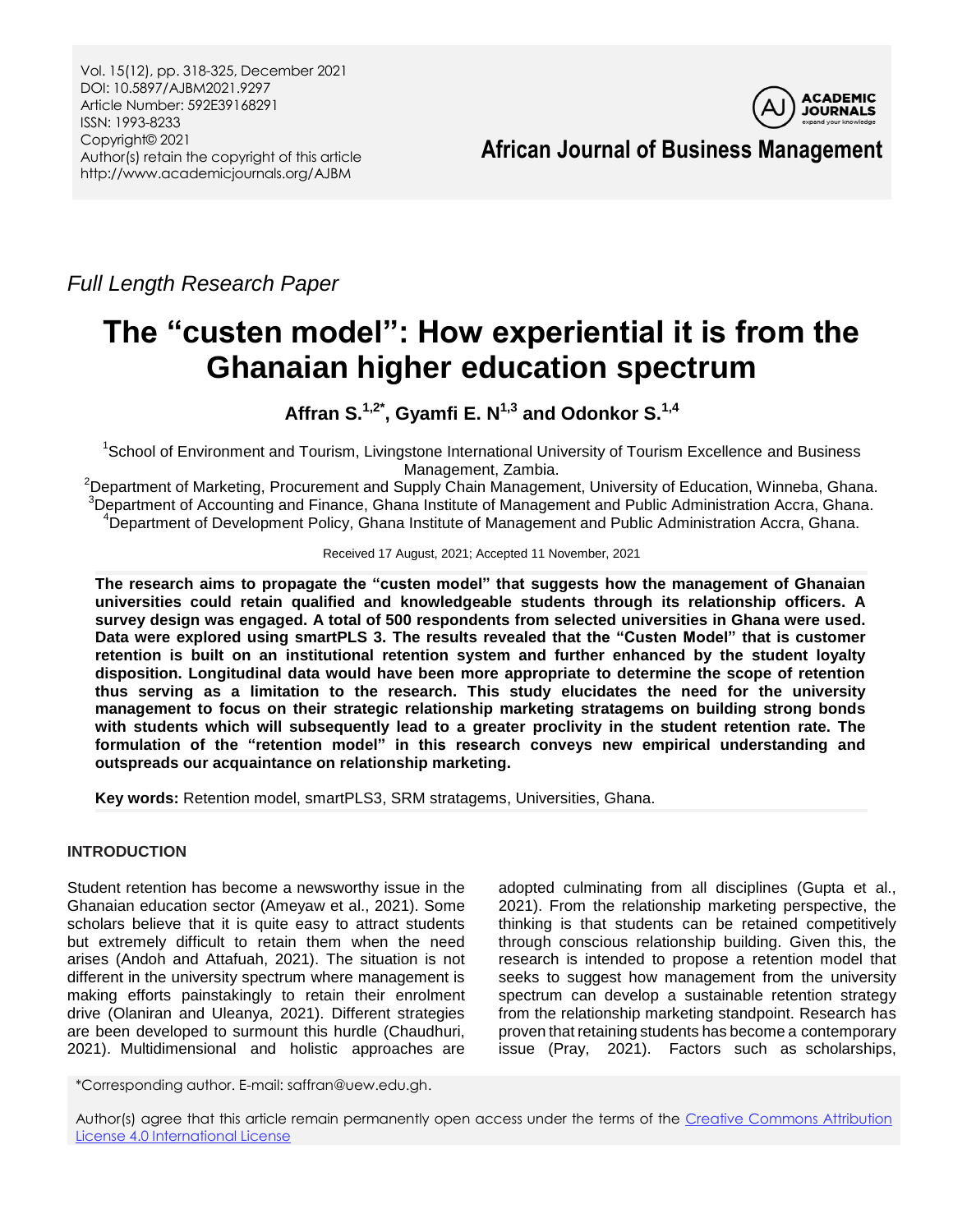admission rates, job opportunities, and the approval of students by the industry (Qazi et al., 2021) are viewed as some of the determinants of students' loyalty. Empirically, lack of commitment, trust, competence, service experience, and frequent conflict between management and students are some of the underlying reasons why student retention has become an issue in our universities Shafait et al. (2021). The objective, therefore, is to ascertain the incidental mediating relationship that exists between student loyalty, strategic relationship marketing stratagems, and student retention? The retention model will be coined from the findings to help practitioners in formulating retention strategies. The entire study is steered by this question; how does student loyalty indirectly mediate the relationship between strategic relationship marketing stratagems and student retention. The findings are of importance to both practitioners and academicians. It spelled out the meticulous efforts that university management has to engage in to retain hardwon students. It has also broadened the discussion on relationship marketing by viewing it from a strategic perspective.

## **THEORETICAL BACKGROUND AND HYPOTHESIS DEVELOPMENT**

This study is reinforced by the social penetration theory. It was initially created by Irwin Altman and Dalmas Taylor. The theory with its application explains how students develop and progress in forging a relationship with the university (Mason et al., 2021), stating the importance of communication during relationship development. It hypothesizes that (Appiah et al., 2021), an individual student may initiate a relationship with the university through the first interaction.

Moreover, ensuing an interaction (Yagil, 2021), the individual envisages the outcome of future interactions that arise with the potential relationship parties. The individual then applies (Cambra-Fierro et al., 2021), these project to decide on whether to carry on or let go of the relationship. Unending the relationship means the initiation of a second interaction that will ultimately be adjudicated in turn. It will also be substantiated if the expectation comes true and then a new decision will be based on these results. The theory further explains that the (Kitcharoen, 2021), student will either dismiss or remain faithful to the university when absolute satisfaction is attained. It infers that the proposed relational marketing strategies should strategically ignite the student's desire of initiating a relationship and subsequently maintain it because of desire fulfillment. The relationship will finally be solidified when their expectation is surpassed (Mori and Stracke, 2021). The service experience encountered will be the basis for strengthening existing relationships and for future demand (Pownall et al., 2021). The information acquired will serve as a connexion between the individual consumer and the prevailing relationship. The theory further explains that relational members tend to keep the information gathered (Zhang and Xiang, 2021), for future business opportunities. Based on this theory it presupposes that the (Tóth and Bedzsula, 2021), student retention rate with the university in question should be enhanced by continuously offering student-oriented programme propositions. It is therefore incumbent on the university (Cele, 2021), to maintain a constant and standardized academic programme to serve as an anchor between both parties. Empirically, it is proven that different strategies (Abbas, 2021), could be installed to retain students.

Strategic relationship marketing is in the move to ascertain how it can effectively be used to lure potential and actual students to stay for life. The cost-benefit analysis does not support retention strategic decisions (Maldonado et al., 2021) instead, it makes room for (Sin et al., 2021), attraction schemes. Notwithstanding, university management still views it quite imperative to go for retention strategies because of its long-term associated benefits both for the university and the students (Seery et al., 2021). Conceptually proven that retention tends to widen the student loyalty net (Baradhi, 2021). Drawing the shutter on higher education, it is believed that sound university management (Harun, 2021), rigorous continuous professional development sessions (Sims and Fletcher-Wood, 2021), coupled with an achievable university strategic plan (Kouritzin et al., 2021), can help improve the university retention packages. Viewed from a different perspective; technical and functional qualities (Mailizar et al., 2021), as well as a positive corporate image (Harun, 2021), are also proven to be vital resources for retaining students. Other scholars also think that the physical and interactive capabilities of the university (Banartseva and Kaplina, 2021), rather enhance the retention rate of the student. Extensive research has concluded that assurance (Htang, 2021), empathy (Corradi and Levrau, 2021), reliability (Ibad and Sharjeel, 2021), responsiveness (Talton, 2021), and tangibles (Le et al., 2021) from the university management can equally drive student retention in the higher education spheres. The quality nature of the human resources both staff and non-staff are critical determinants for retaining students (Loh, 2021). Promoting or instituting professional development schemes (Morris, 2021), coupled with efficient institutional managerial skills (Bukhari et al., 2021) can draw more students in the long run. Grounded on these scholarly appraisals the "custen model" is predicted and assumed (Figure 1).

#### **MATERIALS AND METHODS**

The research was conducted using the quantitative approach because it is more (Lempert and Turner, 2021) scientific, objective, fast, focused, and acceptable. Survey strategy was also collected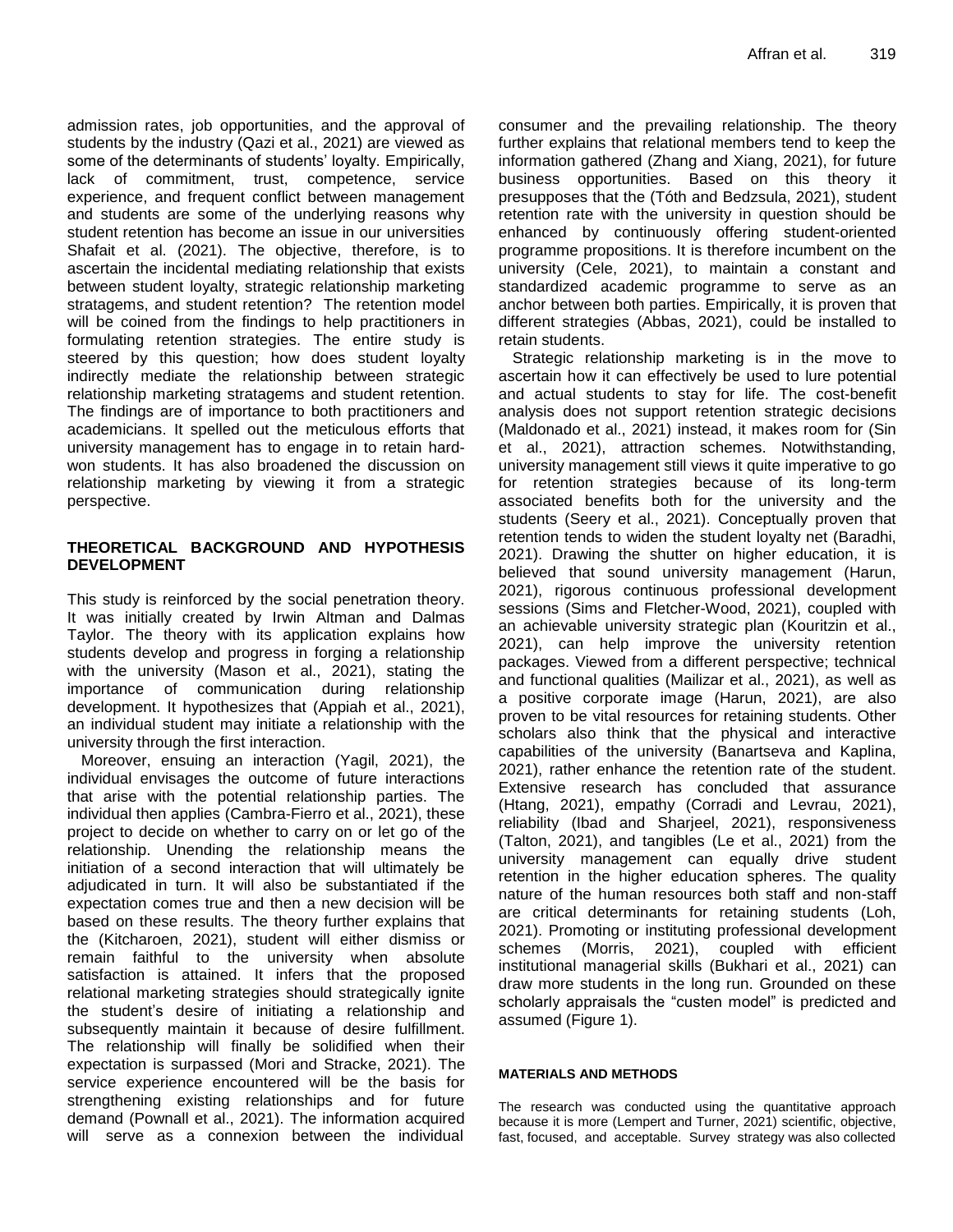

**Figure 1.** Custen model. The "Custen Model" is grounded on the assumption that customer retention is constructed on superior retention schemes and further boosted by the degree of loyalty disposition. Hypothetically, structured as follows: H1: SRM stratagems have a direct positive relationship with the **Source: The proposed "Custen model"** student retention schemes.H2: Student loyalty has an indirect positive inclination on student retention and *retention schemes and further boosteday and further boosted as and further boosted as and further boosted as*  $\alpha$ Source: The proposed "Custen model"



**Figure 2.** Affirms the proposed "custen model". It depicts the mediating role of student loyalty on the link between Strategic Relationship Marketing Stratagem and student retention.

from five universities namely; the University of Ghana, University of Education, Winneba, University of Cape Coast, Kwame Nkrumah University of Science and Technology, and Ghana Institute of Management and Public Administration because (Wiser et al., 2021), allows for more accurate findings across a greater number of respondents. The research seeks to recommend a model that spells out how university management can array strategic relationship stratagems to retain students contextualizing in Ghana. It further throws more light on how student loyalty mediates between strategic relationship marketing stratagems and student retention. SmartPLS 3 was used to analyze the data collected using the close-ended questionnaire. The instrument was designed as follows: Section A collected bio data of the relationship officers from the five public universities. Section B of the questionnaire was meant to solicit data about the Ghanaian-oriented strategic relationship marketing stratagems utilizing a five-level Likert scale; 1 indicates strongly disagree and number 5 indicates strongly agree. Section C, took data about their loyalty posture. Section D also picked information from retention. The result was analyzed and used to formulate the retention model.

#### **RESULTS AND DISCUSSION**

Analytically, it could be observed from Figure 2 that strategic relationship marketing stratagems from the Ghanaian perspective have an unswerving connexion between retention and students' loyalty disposition. The outcomes supplementarily specify that loyalty critically plays a stanch mediating role on the affiliation between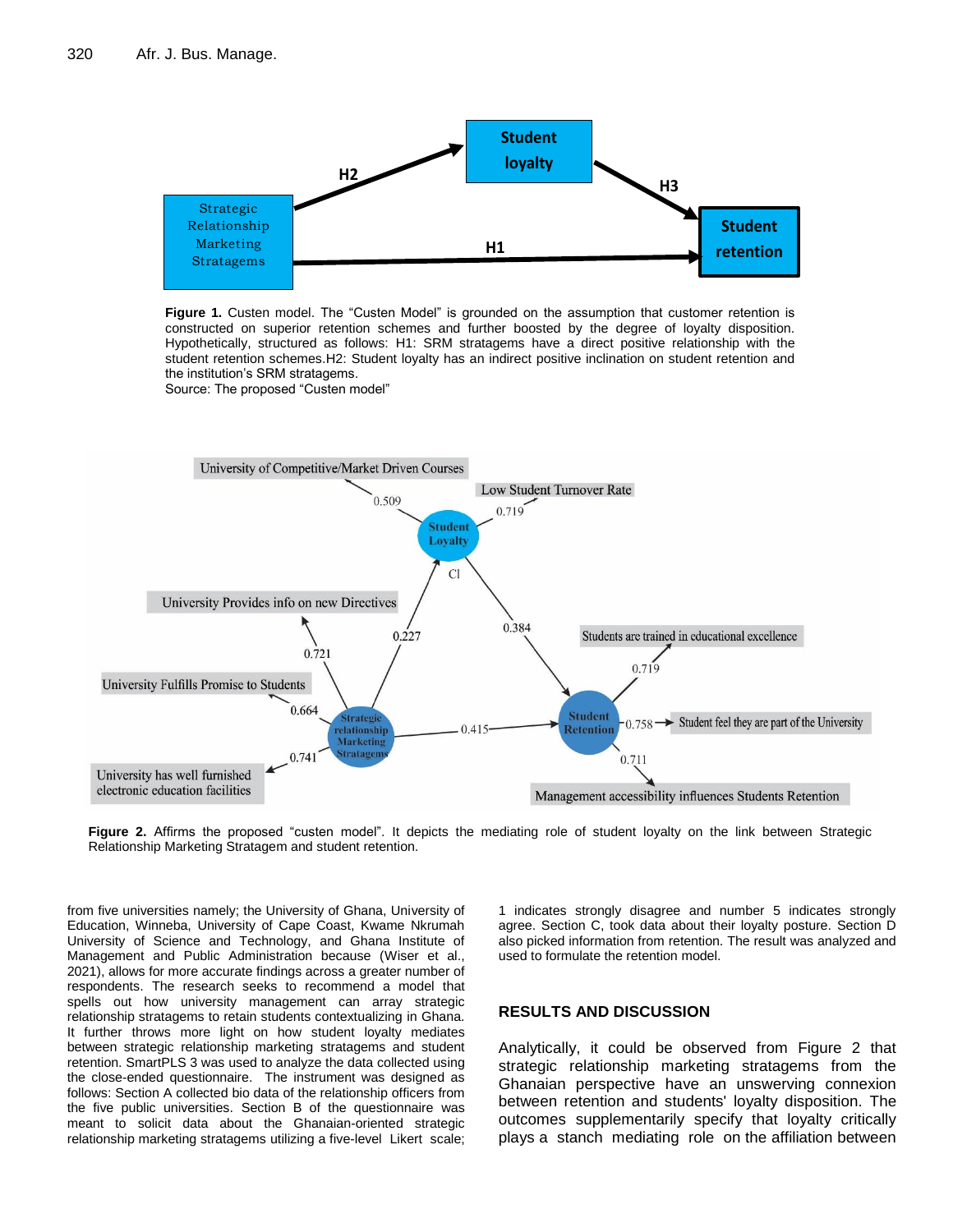| <b>Constructs</b>                          | Cronbach's alpha |       | rho A Composite reliability | Average variance<br>extracted (AVE) |
|--------------------------------------------|------------------|-------|-----------------------------|-------------------------------------|
| Student loyalty                            | 0.604            | 0.760 | 0.726                       | 0.592                               |
| Student retention                          | 0.661            | 0.562 | 0.773                       | 0.532                               |
| Strategic relationship marketing stratagem | 0.613            | 0.516 | 0.752                       | 0.503                               |

**Table 1.** Reliabilty of the factors influencing the Constructs.

strategic relationship marketing stratagems and retention. It clearly shows that about 19.4% of the changes in the student retention rate can be ascribed to vicissitudes in strategic relationship marketing stratagems and loyalty. Nevertheless, a unit variation in strategic relationship marketing stratagems can cause 14.5% variation in retention and 22.7% variation in loyalty. Yet again, 5.2% of the fluctuations in loyalty were triggered by variations in strategic relationship marketing stratagems. On the other hand, a unit change in loyalty can cause a 38.4% alteration in retention. The results further confirm that loyalty has a substantial impact on both strategic relationship marketing stratagems and students' retention propensities thus; it can be used as an ancillary conduit for improving students' retention ratio. The regression model for Figure 2 is given by the general linear equation.  $CR = 0.194 + SRMS (0.145) + 0.384 (CL)...$ equation 1.  $CL = 0.052 + 0.227$  (SRMS).... equation 2. By substituting equation 2 into 1.  $CR = 0.194 + SRMS$  $(0.145) + 0.384 (0.052 + 0.227(SRMS))$ . CR = 0.194 + SRMS (0.145) + 0.019968 +SRMS (0.087168). CR = 0.213968 + 0.232168(SRMS) … equation 3. Converting the values to percentage.  $CR = 21.4 + 23.3(SRMS)...$ equation 4. The upshot in equation (4) designates the intermediating role of loyalty on the affiliation between strategic relationship marketing stratagems and retention. The model points to the fact that if there are no variations in the current strategic relationship marketing stratagems of the five public universities, the student retention rate will increase by about 21.4%. However, if they commit more resources to improve loyalty schemes, a unit alteration in their strategic relationship marketing stratagem will increase the student retention rate by an additional 23.3%.

## **The quality criteria of the "Custen Model"**

This part of the study examines the reliability and validity of the three constructs and their respective factors. It gives a measure of the quality of the research objectives based on the factors that are selected and tested. Reliability is about the consistency of the research method, technique, or test in measuring the three constructs and their respective factors. It can be observed from Figure 2 that strategic relationship marketing stratagems and retention are explained by three factors while loyalty is explained by two factors.

From Table 1, the Cronbach's Alpha values being greater than 0.6 shows that these factors were very reliable in explaining their respective constructs. On the other hand, the composite reliability values above 0.7 indicate that the constructs are very reliable as a model. Similarly, the rho\_A values being less than 1 indicate that the factors are significant in describing or representing their respective constructs and should be considered for the policy and resources allocation. This is supported by the  $AVE$  > 0.5 which implies that for each of the three constructs, there is a direct association between their respective factors. This means that changes in one factor may result in a direct change in alternative factors, but they do not linearly predict each other.

# **Validity of the "Custen Model"**

Validity is about the accuracy of the research method and techniques in measuring the research objectives (Table 2). The HTMT < 0.9 indicates that the respective factors of each of the three constructs are statistically different and do not predict each other. Further indications show that there is no occurrence of high intercorrelations among two or more factors in a multiple regression model. Similarly, the Fornell-Lacker Criterion values less than 0.7 indicate the three models are statistically different from each other. It also indicates that retention is statistically different from both loyalty and strategic relationship marketing stratagem. The f-square values show that loyalty is more important for achieving retention using the strategic relationship marketing stratagems.

# **Significance of the "Custen Model"**

A hypothetical statement that was mooted above was to ascertain the significance of the "custen model." The results in Figure 2 are a measure of the significance of the model in Figure 1. The path coefficient values are tstatistics for measuring the significance of the model. It measures the size of the difference relative to the variation in the sample data. The t-value is the calculated difference represented in units of standard error hence the greater the magnitude of t, the greater the evidence against the null hypothesis. From Figure 3, all the values of the path coefficients are greater than two which implies the entire model is significant hence the null hypotheses are rejected. It implies that strategic relationship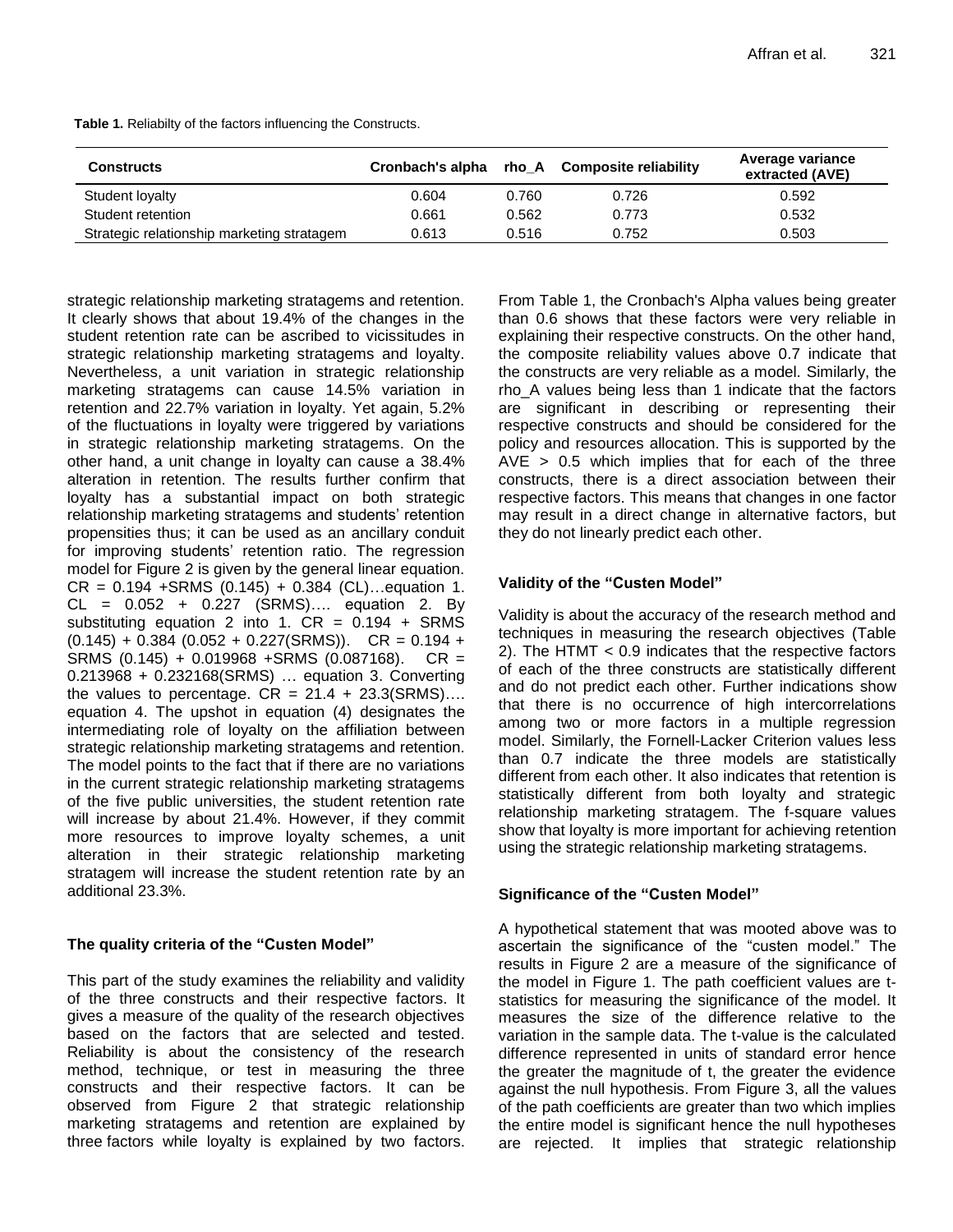|  | Table 2. Measure of accuracy of research method. |  |
|--|--------------------------------------------------|--|
|  |                                                  |  |

| <b>Measurement</b>                    | <b>Constructs</b>                          | <b>Student</b><br>lovalty | <b>Student</b><br>retention | <b>Strategic relationship</b><br>marketing stratagem |
|---------------------------------------|--------------------------------------------|---------------------------|-----------------------------|------------------------------------------------------|
| Fornell-Lacker criterion              | Student loyalty                            | 0.769                     |                             |                                                      |
|                                       | Student retention                          | 0.417                     | 0.730                       |                                                      |
|                                       | Strategic relationship marketing stratagem | 0.227                     | 0.232                       | 0.709                                                |
| F-Square                              | Student loyalty                            |                           | 0.174                       |                                                      |
|                                       | Student retention                          |                           |                             |                                                      |
|                                       | Strategic relationship marketing stratagem | 0.055                     | 0.025                       |                                                      |
| Heterotrait-Monotrait<br>Ratio (HTMT) | Student loyalty                            |                           |                             |                                                      |
|                                       | Student retention                          | 0.734                     |                             |                                                      |
|                                       | Strategic relationship marketing stratagem | 0.449                     | 0.418                       |                                                      |



**Figure 3.** Significance of the Custen Model.

stratagem has a significant consequence on retention and loyalty mediate perfectly on the relationship between retention and strategic relationship marketing stratagems.

## **Predictiveness of the "Custen Model"**

The results in Figure 4 show that about 9.3% of variations in student retention can be predicted by variations in student loyalty disposition and strategic relationship marketing stratagems. Similarly, about 23% of vicissitudes in loyalty can be predicted by vicissitudes in strategic relationship marketing stratagems. It means that student loyalty significantly arbitrates in strategic relationship marketing stratagems and student retention.

## **Conclusion**

The "custen" which means customer retention is a model that has empirically demonstrated how relationship officers from the Ghanaian educational spectrum could retain current and potential students, who will intend to become ambassadors towards the sustainability of the institutional retention agender. It advocated that students can be retained if the university provides superior academic offerings far more than its competitors thus affirming the conclusion drawn in Kenya (Kasamani et al., 2021) but partially disagreed (Lambert and Lavin, 2021). Thus, at any given period the university management should be prompt in fulfilling its service propositions through the provision of quality education with practical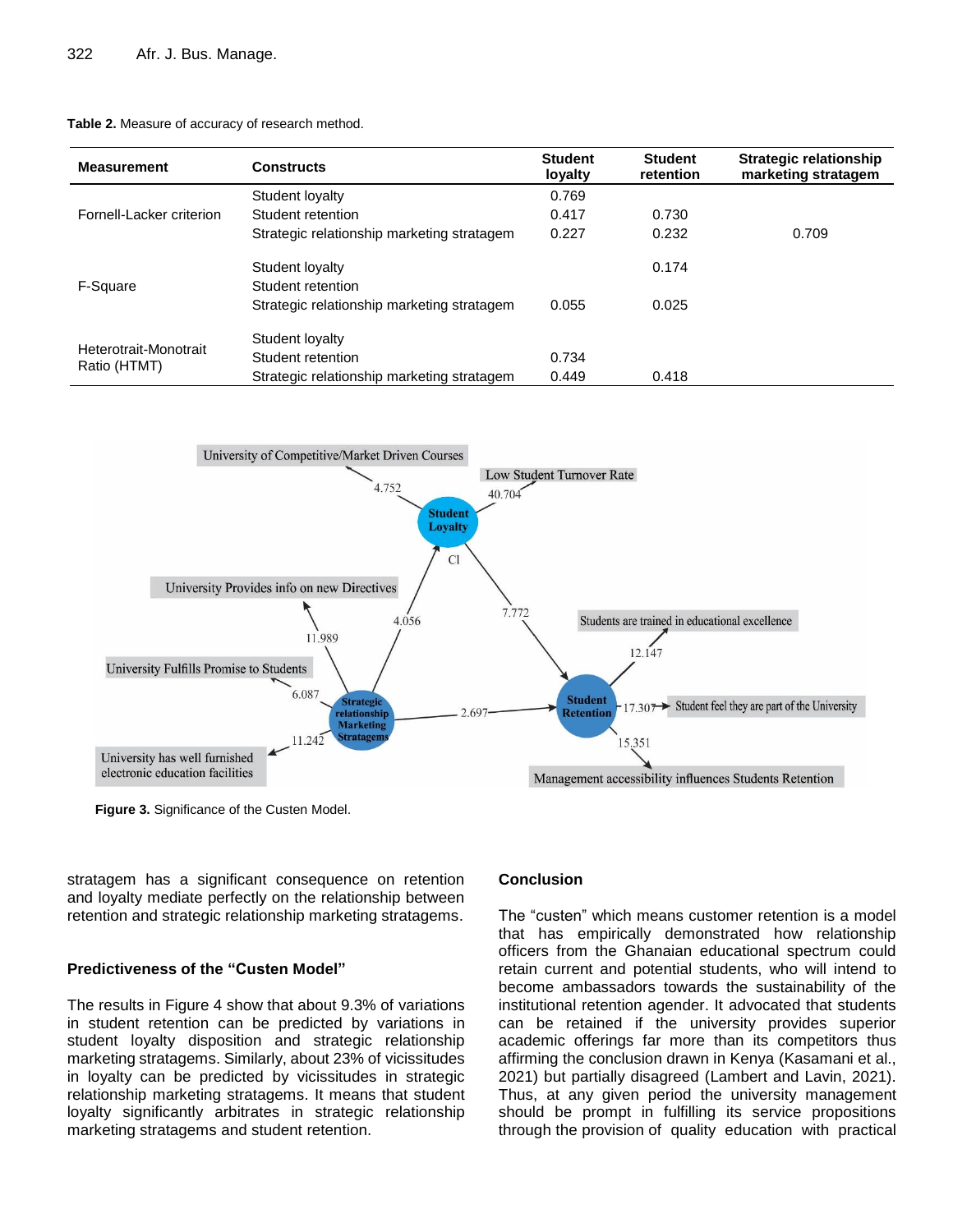

**Figure 4.** Predictions of the "Custen Model".

orientations as confirmed (El Alfy, 2021). The university should provide timely and trustworthy information that addresses the students' needs especially in this pandemic era as established (Shi et al., 2021), and again provides aspiration for career possibilities. Symposiums, local colloquiums, international conferences, and roundtables discussions should be inculcated in teaching and learning in the universities which were strongly upheld (Omodan, 2021). Periodically captains of industries should be invited to address new ways of executing business proceedings which serve as a motivational tool for the young scholars supported by (Gento et al., 2021). Ghana is lacking behind in ingenuity, creativity, and innovativeness in conducting business. Thus, the 70-30 hybrid model of assessment where practitioners blended with academics (Gento et al., 2021), should be embraced to help retain competent students who are strongly influenced by market-driven programmes. There should be constant hands-on practical courses that are 70% driven by industrial curriculum with the idea of reshaping practical thinking.

Competent university academic staff with international repute in practical know-how should be engaged (Bwiruka et al., 2021) in scholarly work. Management should institute 24 h open access policy for the usage of electronic educational facilities in the various universities. The student should be well motivated to help patronize the facility least it will be left idle as it has proven (Kammer et al., 2021), that Ghanaian students are not comfortable using electronic libraries. Model is explicitly saying that students are prone to stay with Ghanaian universities that are constantly and consciously responding to their educational needs swiftly with global considerations. Thus, the whole strategic relationships marketing stratagems should be positioned towards addressing the various concerns raised. In conclusion, student loyalty has shown to have a significant mediating role in the relationship between strategic relationship marketing stratagem and the rate of their retention. It offers an alternative route for improving retention; hence for policy and resource allocations, management should concentrate on lowering the students' turnover rate by offering competitive and market-driven courses and also be prompt in fulfilling students' academic promises.

## **Limitations and future research**

Researchers should take up and prove the generic practicability of the "custen model" in other business dominions in Africa and beyond. Limited only in Ghana, scholars can also investigate further on this new concept, strategic relationship marketing, and develop a more practicable outline for both practitioners and academics.

# **CONFLICT OF INTERESTS**

The authors have not declared any conflicts of interests.

#### **REFERENCES**

- Abbas SA (2021). Brand Loyalty Matrix for Higher Education Institutions (HEIs). Caderno Profissional de Marketing-UNIMEP 9(1):1-30.
- Ameyaw S, Asante E, Kwakye Joseph OK, Ronald AK (2021). Motivation: A Catalyst of Library Staff Performance in Academic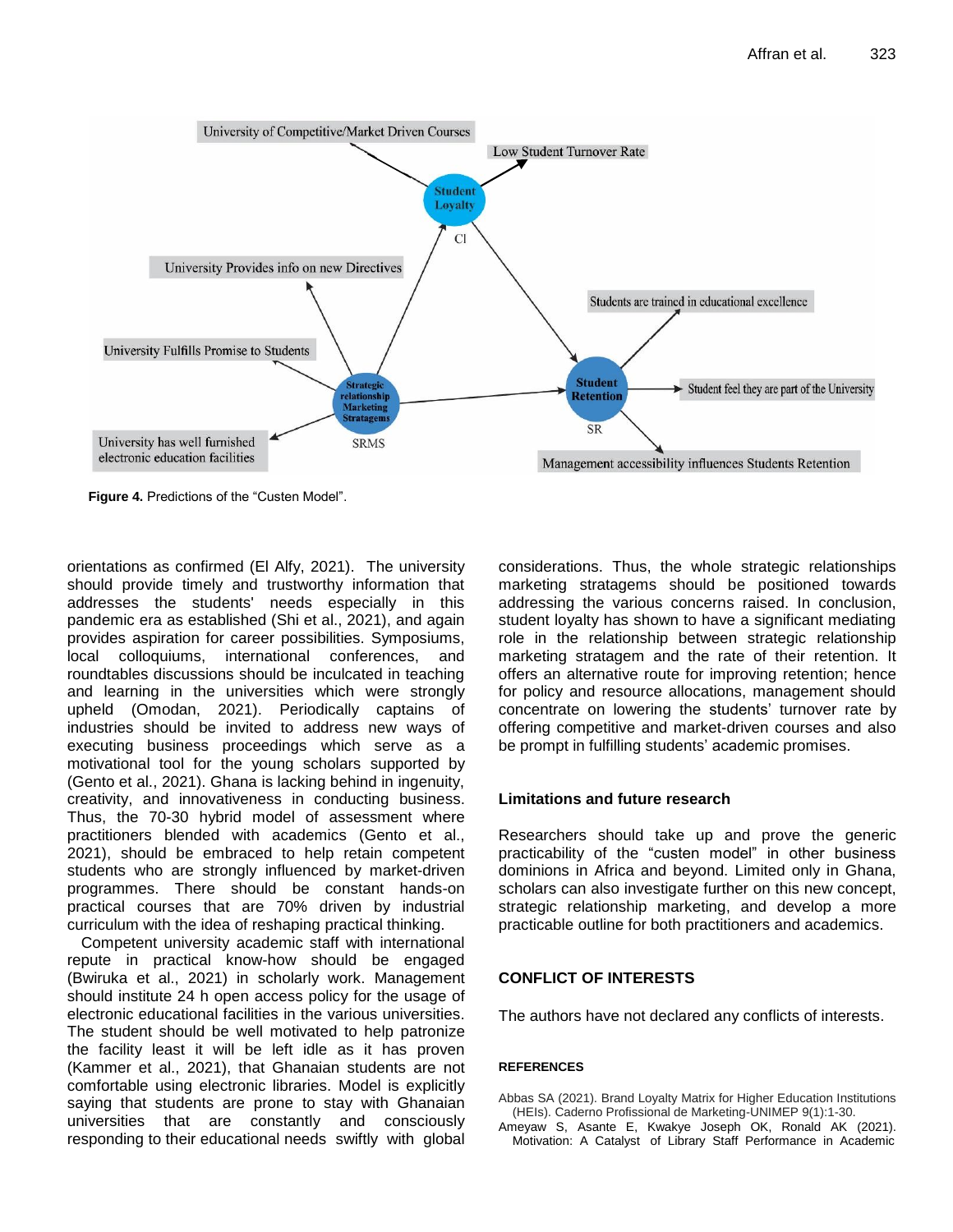Libraries, Ghana. International Journal of Library and Information Science Studies 7(2):35-53.

Andoh RPK, Attafuah A (2021). Access control of human resource records: case of the University of Cape Coast, Ghana. Collection and Curation. **Available at:** Available **at:** https://www.emerald.com/insight/content/doi/10.1108/CC-06-2020-

0025/full/html Appiah G, Bonsu SK, Sarpong D (2021). The unpowered customer: Cocreation as tactics of the weak. Journal of Business Research 133:317-326.

- Baradhi D (2021). Service quality and its impact on students' satisfaction and loyality: the case of Notre Dame University-Louiaze (Doctoral dissertation, Notre Dame University-Louaize).
- Banartseva AV, Kaplina LY (2021). Distance learning development in the modern higher educational process. Проблемы современного педагогического образования 70:36-39.
- Bukhari SKUS, Gul R, Bashir T, Zakir S, Javed T (2021). Exploring managerial skills of Pakistan Public Universities (PPUs)'middle managers for campus sustainability. Journal of Sustainable Finance and Investment 2021:1-19.
- Bwiruka J, Maani J, Ssetumba J. (2021). Student Teachers' Perceptions and Experiences on Mentoring Practices and Competence Development at Makerere University in Uganda. American Journal of Education and Practice 5(2):26-52.
- Cambra-Fierro J, Gao LX, Melero-Polo I, Trifu A (2021). How do firms handle variability in customer experience? A dynamic approach to better understanding customer retention. Journal of Retailing and Consumer Services 61:102578.
- Chaudhuri M (2021). Higher education and the social sciences in a smart India. In The Idea of a University. Routledge India pp. 104-126.
- Cele N (2021). Big data-driven early alert systems as means of enhancing university student retention and success. South African Journal of Higher Education 35(2):56-72.
- Corradi D, Levrau F (2021). Social adjustment and dynamics of segregation in higher education–Scrutinising the role of openmindedness and empathy. International Journal of Intercultural Relations 84:12-26.
- El Alfy S (2021). Community orientation: an overlooked pillar of marketoriented higher education institutions. Journal of Marketing for Higher Education pp. 1-23.
- Gento AM, Pimentel C, Pascual JA (2021). Lean school: an example of industry-university collaboration. Production Planning and Control 32(6):473-488.
- Gupta N, Sharma N, Sood S (2022). Empirical Analysis on Parameters for Adoption of Cloud-Based e-learning in Indian Higher Education System: A User's Perspective. In Information and Communication Technology for Competitive Strategies (ICTCS 2020). Springer, Singapore pp. 977-991.
- Harun A (2021). What Matters to Malaysian Students Retention: University Image or External Environment?. Turkish Journal of Computer and Mathematics Education (TURCOMAT) 12(2):743-754.
- Htang LK (2021). A look at university student service quality and satisfaction. Quality Assurance in Education. Available at: [https://www.emerald.com/insight/content/doi/10.1108/QAE-09-2020-](https://www.emerald.com/insight/content/doi/10.1108/QAE-09-2020-0108/full/html?utm_source=rss&utm_medium=feed&utm_campaign=rss_journalLatest) [0108/full/html?utm\\_source=rss&utm\\_medium=feed&utm\\_campaign=r](https://www.emerald.com/insight/content/doi/10.1108/QAE-09-2020-0108/full/html?utm_source=rss&utm_medium=feed&utm_campaign=rss_journalLatest) [ss\\_journalLatest](https://www.emerald.com/insight/content/doi/10.1108/QAE-09-2020-0108/full/html?utm_source=rss&utm_medium=feed&utm_campaign=rss_journalLatest)
- Ibad F, Sharjeel MY (2021). Evaluation of the Professional Competency of University Faculty Members as Perceived by Higher Education Students. Journal of Education and Educational Development 8(1):141-159.
- Kammer J, Atiso K, Borteye E M (2021). Student Experiences with Digital Citizenship: A Comparative Cultural Study. Libri. Available at: [https://www.degruyter.com/document/doi/10.1515/libri-2020-](https://www.degruyter.com/document/doi/10.1515/libri-2020-0174/html) [0174/html](https://www.degruyter.com/document/doi/10.1515/libri-2020-0174/html)
- Kasamani GI, Omido K, Chepkulei B (2021). Effect of school based programmes and fees subsidization on organizational growth of Universities in coastal counties of Kenya. International Journal of Development and Management Review 16(1):1-17.
- Kitcharoen S (2021). Quality of management and digital learning platform in higher educational institution during COVID-19. ABAC Journal 41(3):65-89.
- Kouritzin SG, Nakagawa S, Kolomic E, Ellis TF (2021). Neoliberal

sleight of hand in a University strategic plan: Weaponized sustainability, strategic absences, and magic time. Alberta Journal of Educational Research 67(2):236-255.

- Lambert S, Lavin A (2021). Higher education: Using academic innovation and student engagement to differentiate your brand in challenging times. Journal of Education Advancement and Marketing 6(1):73-83.
- Le TMH, Nguyen VKL, Nguyen TS, Le THO, Duong TNM (2021). Assessment of Students' Satisfaction of Facility Service Quality in Private **Universities.** Available at: <http://thuvien.vku.udn.vn/handle/123456789/1541>
- Lempert RJ, Turner S (2021). Engaging multiple worldviews with quantitative decision support: A robust decision‐making demonstration using the lake model. Risk Analysis 41(6):845-865.
- Loh HK (2021). The Focal Role of Emotional Well Being in Student-University Interactions: A Relationship Marketing Approach (Doctoral dissertation, Curtin University).
- Mason AJ, Carr CT (2021). Toward a Theoretical Framework of Relational Maintenance in Computer-Mediated Communication.<br>Communication Theory. Available at: Communication Theory. Available at: [https://academic.oup.com/ct/advance-article](https://academic.oup.com/ct/advance-article-abstract/doi/10.1093/ct/qtaa035/6132724)[abstract/doi/10.1093/ct/qtaa035/6132724](https://academic.oup.com/ct/advance-article-abstract/doi/10.1093/ct/qtaa035/6132724)
- Mailizar M, Burg D, Maulina S (2021). Examining university students' behavioural intention to use e-learning during the COVID-19 pandemic: An extended TAM model. Education and Information Technologies pp. 1-21.
- Maldonado S, Miranda J, Olaya D, Vásquez J, Verbeke W (2021). Redefining profit metrics for boosting student retention in higher education. Decision Support Systems 143:113493.
- Mori Y, Stracke E (2021). Student teachers' expectations and their sense of fulfillment in a TESOL program. Australian Review of Applied Linguistics. Available at: [https://www.jbe](https://www.jbe-platform.com/content/journals/10.1075/aral.19054.mor)[platform.com/content/journals/10.1075/aral.19054.mor](https://www.jbe-platform.com/content/journals/10.1075/aral.19054.mor)
- Morris CS (2021). Increasing Strategies and Programs for the Retention and Graduation of Black Undergraduate Students at the University of Central Florida. Available at[: https://digitalcommons.nl.edu/diss/586/](https://digitalcommons.nl.edu/diss/586/)
- Omodan BI (2021). A Decolonial Strategy to Reconstruct Student-Management Relationships in a University System. Academic Journal of Interdisciplinary Studies 10(2):10-10.
- Olaniran SO, Uleanya C (2021). The Effects of COVID-19 on International Students in South Africa International Journal of Innovation, Creativity and Change 15(4):41-53.
- Pray SW (2021). The Relationship of Peer-Mentoring and Online Undergraduate and Graduate College Student Retention. Available at: https://digitalcommons.liberty.edu/doctoral/3080/
- Pownall M, Harris R, Blundell-Birtill P (2021). Supporting students during the transition to university in COVID-19: Five key considerations and recommendations for educators. Psychology Learning and Teaching, 14757257211032486. Available at: https://journals.sagepub.com/doi/abs/10.1177/14757257211032486
- Qazi Z, Qazi W, Raza SA, Yousufi SQ (2021). The Antecedents Affecting University Reputation and Student Satisfaction: A Study in Higher Education Context. Corporate Reputation Review pp. 1-19.
- Seery K, Barreda AA, Hein SG, Hiller JL (2021). Retention strategies for online students: A systematic literature review. Journal of Global Education and Research 5(1):72-84.
- Shafait Z, Khan MA, Sahibzada UF, Dacko-Pikiewicz Z, Popp J (2021). An assessment of students' emotional intelligence, learning outcomes, and academic efficacy: A correlational study in higher education. Plos one 16(8):e0255428.
- Shi Y, Li C, Luo L (2021). Impact of the COVID-19 Pandemic on Chinese College Students' Information Behavior and Library Needs: A Qualitative Study. The Library Quarterly 91(2):150-171.
- Sims S, Fletcher-Wood H (2021). Identifying the characteristics of effective teacher professional development: A critical review. School effectiveness and school improvement 32(1):47-63.
- Sin C, Antonowicz D, Wiers-Jenssen J (2021). Attracting international students to semi-peripheral countries: A comparative study of Norway, Poland and Portugal. Higher Education Policy 34(1):297- 320.
- Talton VV (2021). Culturally Responsive Mentorship: Black Graduate Student and Faculty Perceptions, a Case Study Approach (Doctoral